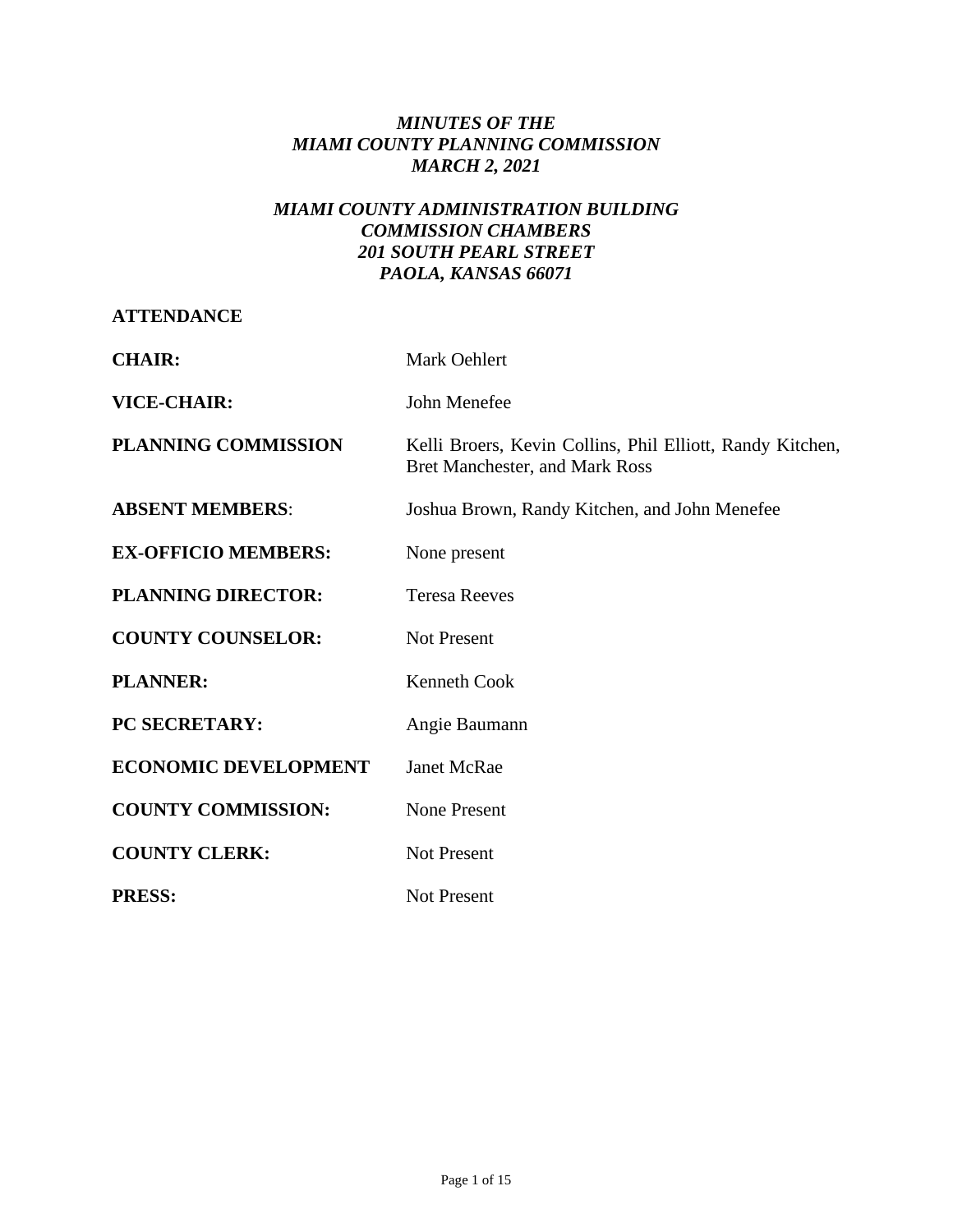## **MINUTES**

## **MARCH 2, 2021**

#### **MIAMI COUNTY PLANNING COMMISSION**

#### **CALL TO ORDER**

Chair Mark Oehlert called the meeting to order at 7:00 p.m.

#### **PLEDGE OF ALLEGIANCE**

### **ROLL CALL**

Roll Call was taken and five (5) members were present, constituting a quorum. Brown, Elliott, Kitchen, and Menefee were absent. Elliott joined the meeting during Agenda Item 20002-TA, bringing the total number of members present to six (6).

## **DISCLOSURE OF ANY EX PARTE COMMUNICATIONS OR POTENTIAL CONFLICTS OF INTEREST**

None disclosed.

#### **ADOPTION OF THE AGENDA**

Ross moved to adopt the Agenda as presented. Collins seconded, and the motion passed unanimously, 5-0.

#### **CONSENT AGENDA**

• **February 2, 2021** Planning Commission Minutes

Manchester moved to adopt the Consent Agenda as presented. Broers seconded, and the motion passed unanimously, 5-0.

#### **REGULAR AGENDA**

#### **Unfinished Business:**

#### **Continued Public Hearing 20002-TA: Zoning Regulations Amendments (Billboard Signs)**

Cook briefly presented the staff report for consideration of draft amendments to the Zoning Regulations of Miami County, Kansas, pertaining to Billboard Signs (Off-Premises Outdoor). Affected regulations include Article 2 (Definitions); and Article 18 (Signs).

He reported that staff has made some modifications to Section  $18-5.02$  (b) – Location, which were not specifically discussed with the Planning Commission. He explained that such modifications were made to create a more concise provision. He further reported that, as discussed during last month's meeting, staff has added the clause "No part of" at the beginning of the final sentence in this same Section.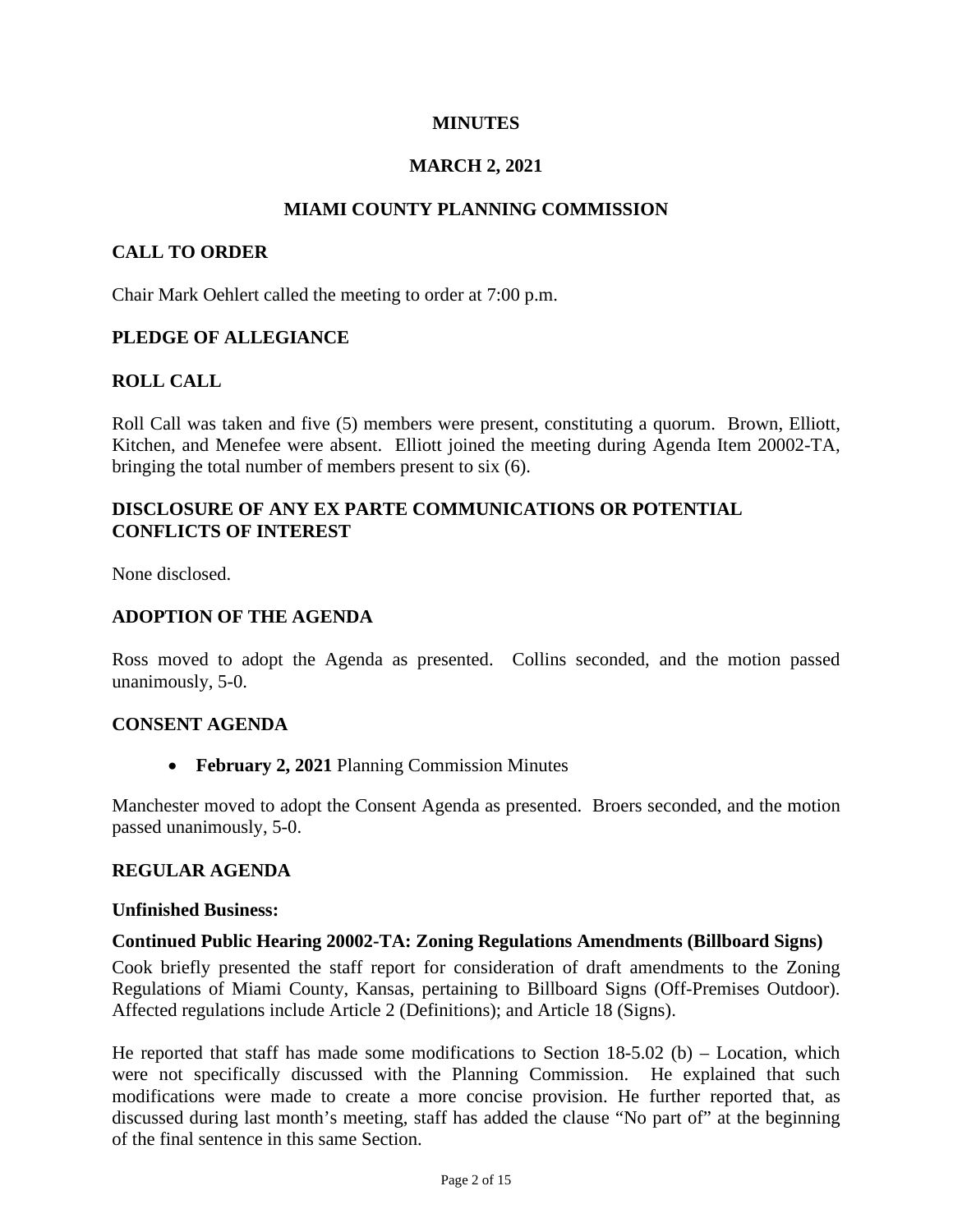*(Note: Proposed text is highlighted in yellow. Text that is proposed to be deleted is struck through.)*

## **Section 18-5 – Billboard Signs (off-Premises Outdoor)**

#### **"18-5.02** Location:

b. Billboard signs shall not be located within  $\frac{50}{11}$  fifteen (15) feet of any state or federal highway, to be measured from the edge of the right-of-way. Billboard signs shall not be located within fifteen (15) feet of a side or rear property line or the ultimate right-of-way of any road, street, or highway as designated by the County's Comprehensive Transportation Plan. No part of a billboard sign may be installed to encroach over an existing utility improvement or easement.

Oehlert then opened the public hearing and twice invited public comment. There being no response, Oehlert closed the public hearing.

Ross commented that staff has revised the draft amendments as requested by the Planning Commission.

Elliott moved to approve the draft amendments to the Zoning Regulations for billboard signs as presented. Collins seconded, and the motion passed unanimously, 6-0.

Cook announced that the draft amendments will go before the Board of County Commissioners on March 24, 2021.

### **New Business:**

### **21001-SUB: Greg's Place, 2nd Plat**

Cook presented the staff report for consideration of the Final Plat of Greg's Place, 2nd Plat, a Replat of Lot 1, Greg's Place, dividing 13,000 square feet into two lots containing approximately 5,500 square feet (proposed Lot 1), and 7,500 square feet (proposed Lot 2) utilizing the Village Overlay regulations per Article 12A of the Miami County Zoning Regulations. The subject property is located at the southwest corner of Church St and Frisco St, and along the east side of the BNSF Railway in the townsite of Hillsdale, in the NE ¼ of Section 15, Township 16, Range 23, Marysville Twp. Submitted by Greg Beverlin, property owner of record.

Cook explained that the proposed Plat appears on the Regular Agenda, instead of the Consent Agenda, because staff is recommending that the Planning Commission not require the utility easement along the north line of proposed Lot 1. He further explained that because this utility easement was created by the previously approved plat it would need to be officially vacated as part of this Plat.

He then noted that the subject property is unique in that it is located within the Countryside (CS) District and the Village Overlay (V) District and is a non-conforming lot, so different setbacks come into play depending on each of those factors.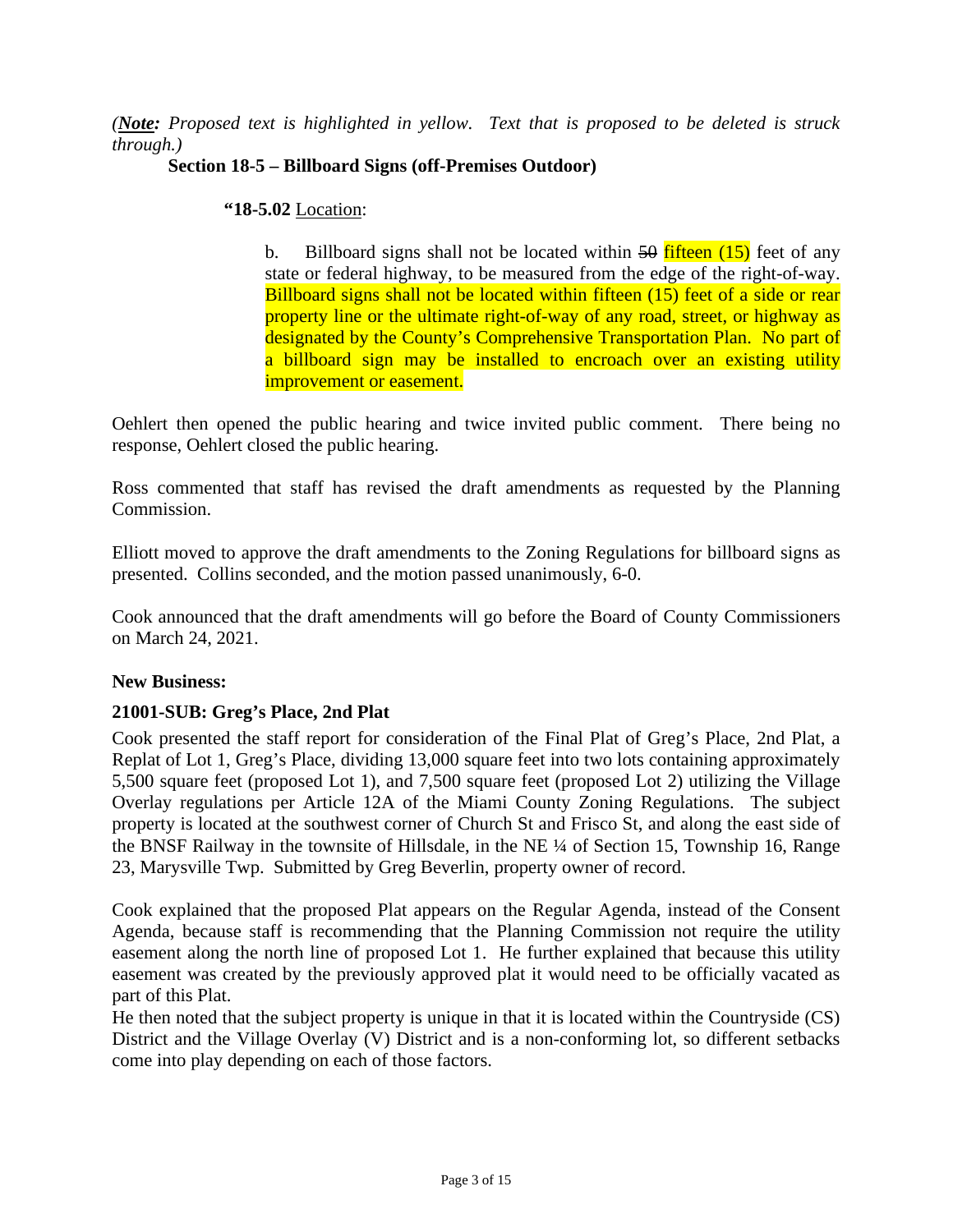Cook explained that staff recommends vacating the 20' utility easement on the north side of proposed Lot 1, primarily due to the size of the Lot. He noted that utility easements will remain along the west side of the proposed lots and along the south side of Lot 1. He stated that there has been conflicting information regarding whether the area directly north of proposed Lot 1 is a road right-of-way or a railroad right-of-way. Cook reported that staff spoke with the Road & Bridge Department and the surveyor and determined that the area was reserved for and owned by the railroad and was not defined as a lot or a block. The railroad also originally owned the Lots that are now part of Greg's Place. Cook further explained that this right-of-way would be the extension of Church Street but is owned by the railroad.

Staff recommends approval of the proposed Plat, subject to the Conditions listed in the staff report. Cook explained that the Conditions are mostly corrections of typographical errors on the proposed Plat.

Elliott asked whether Condition No. 9 is still applicable:

9. "The right-of-way north of proposed Lot 1 should be identified as "Church Street"."

Cook answered that this Condition can be struck, as it was part of staff's original comments to the surveyor and has since been addressed.

Regarding Condition No. 3, Cook reported that he will recommend that the surveyor include on the proposed Plat—under the Dedication of the property owner and under the Certificate of the Board of County Commissioners—language which certifies that this Plat also vacates the existing 20' utility easement on the north side of proposed Lot 1.

Regarding Condition No. 4, Broers noted that "12-752(b) KSA" should instead be written "KSA  $12 - 752(b)$ ".

Cook agreed.

Ross moved to approve the proposed Final Plat of Greg's Place, 2nd Plat based upon the Findings and subject to the Conditions, as amended, in the staff report, including that Condition No. 9 shall be struck and Condition No. 4 shall be corrected. Elliott seconded, and the motion passed unanimously, 6-0.

# **Findings**

- 1. The subdivision complies with the Goals and Objectives of the Comprehensive Plan for low-density development in the Village Expansion Areas.
- 2. The subdivision complies with the Zoning Regulations for the Village Overlay District.
- 3. The subdivision complies with the Subdivision Regulations.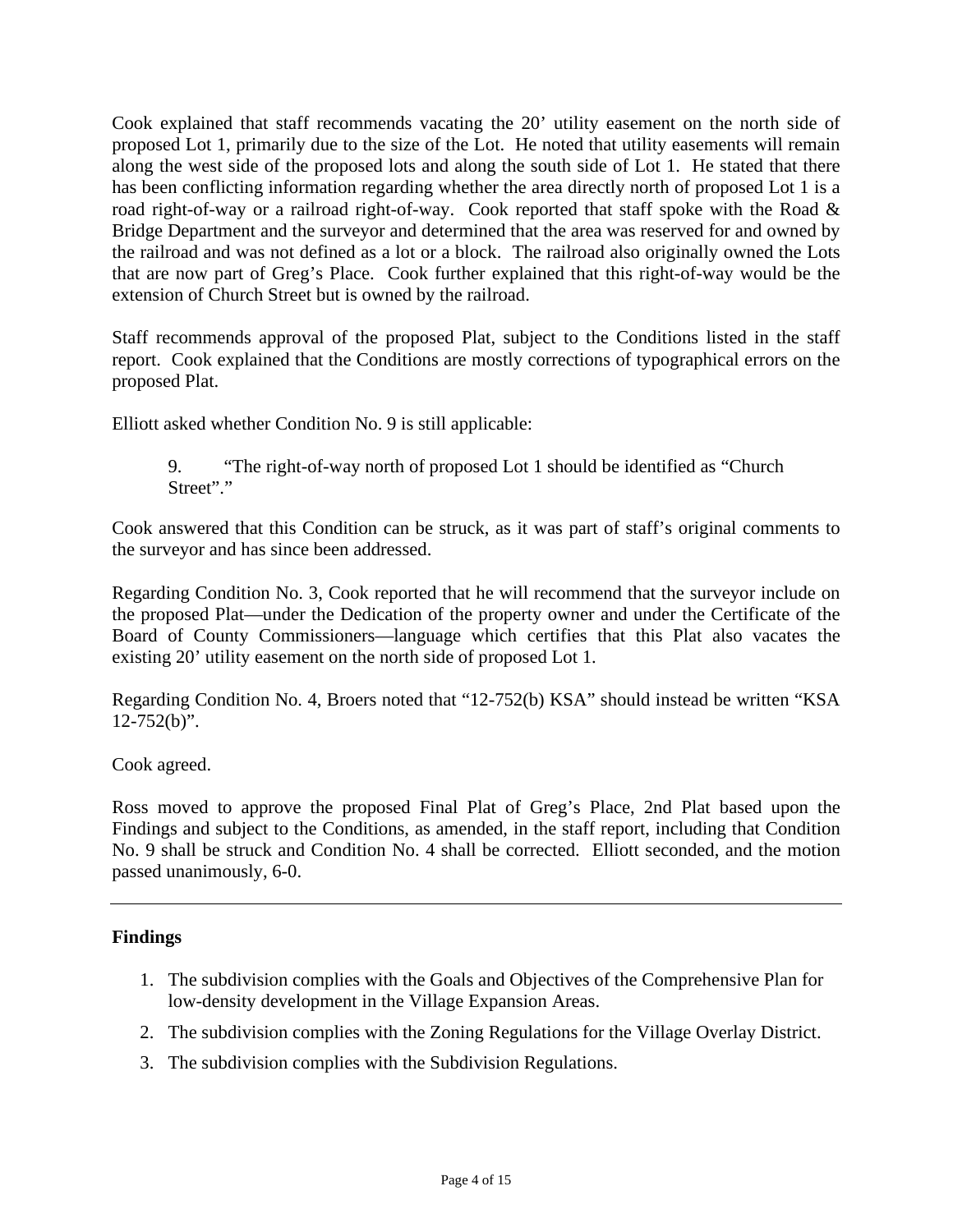# **Conditions**

- 1. Show 10' building line along north lot line of proposed Lot 1 (south right-of-way line of Church Street).
- 2. Show correct utility easements along the perimeter boundaries of each lot.
- 3. Provide a certification on the Plat for the vacation of the existing 20' utility easement along the north line of Lot 1 of Greg's Place.
- 4. Correct the statute number under the Planning Commission certification block to "*K.S.A.* 12-752(b) KSA".
- 5. An apostrophe (') should be added to "Gregs" in the heading of the Plat so that it reads "Greg's Place". The quotation mark ("), which appears in the top, right-hand corner of the Plat, should be replaced with an apostrophe (') so that it reads "Greg's Place".
- 6. Verify the wording of the legal description. (The original plat appears to have been worded "Chanute's Addition to Columbia".)
- 7. The reference deed is incorrect. A new deed has since been recorded and should be listed with, or in place of, the legal description in the top right-hand corner of the Plat.
- 8. Remove the signature block for Donna Beverlin.
- 9. The right-of-way north of proposed Lot 1 should be identified as "Church Street".
- *9.* 10. Acreage amounts for each of the proposed lots need to be added. The acreage amount for existing Lot 1 of Greg's Place should be removed.
- 10.  $\ddagger$  1. The line type for existing Lot 2 of Greg's Place needs to be a line, instead of dots.

### **Public Hearing 20004- Rezone from C-O (Obsolete Zoning District) to C-2 (Commercial)**

Reeves presented the staff report for consideration of an application to rezone approximately 20 acres from C-O (Obsolete Zoning District) to C-2 (Commercial), in accordance with Sections 3- 4.01 and 22 of the Miami County, Kansas Zoning Regulations. The subject property of approximately 20 acres, which is addressed as 25290 Harmony Rd, Paola, KS, is located in the SE ¼ of Section 8, Twp 16, Range 23, Marysville Twp. Submitted by Midwest Engineering Group, LLC on behalf of Rural Water District No. 2, Miami County, the property owner of record. This application is submitted in conjunction with the request for a Conditional Use Permit (#20005-CUP).

Reeves explained that this now obsolete zoning district was created upon the adoption of Countywide zoning in 1991 and is being regulated under the 1995 Zoning Regulations. She reported that staff had advised the Applicant that it would be appropriate to request the Rezoning and a conditional use permit (CUP) simultaneously.

She reported that staff had initially encouraged the Applicant to apply for Commercial (C-2) zoning. However, staff later reviewed the uses allowed in the Low Intensity Commercial District (C-1) and determined that rezoning to C-1 would accommodate the requested CUP and would have less impact to the surrounding residential, agricultural and park uses compared to the C-2 District.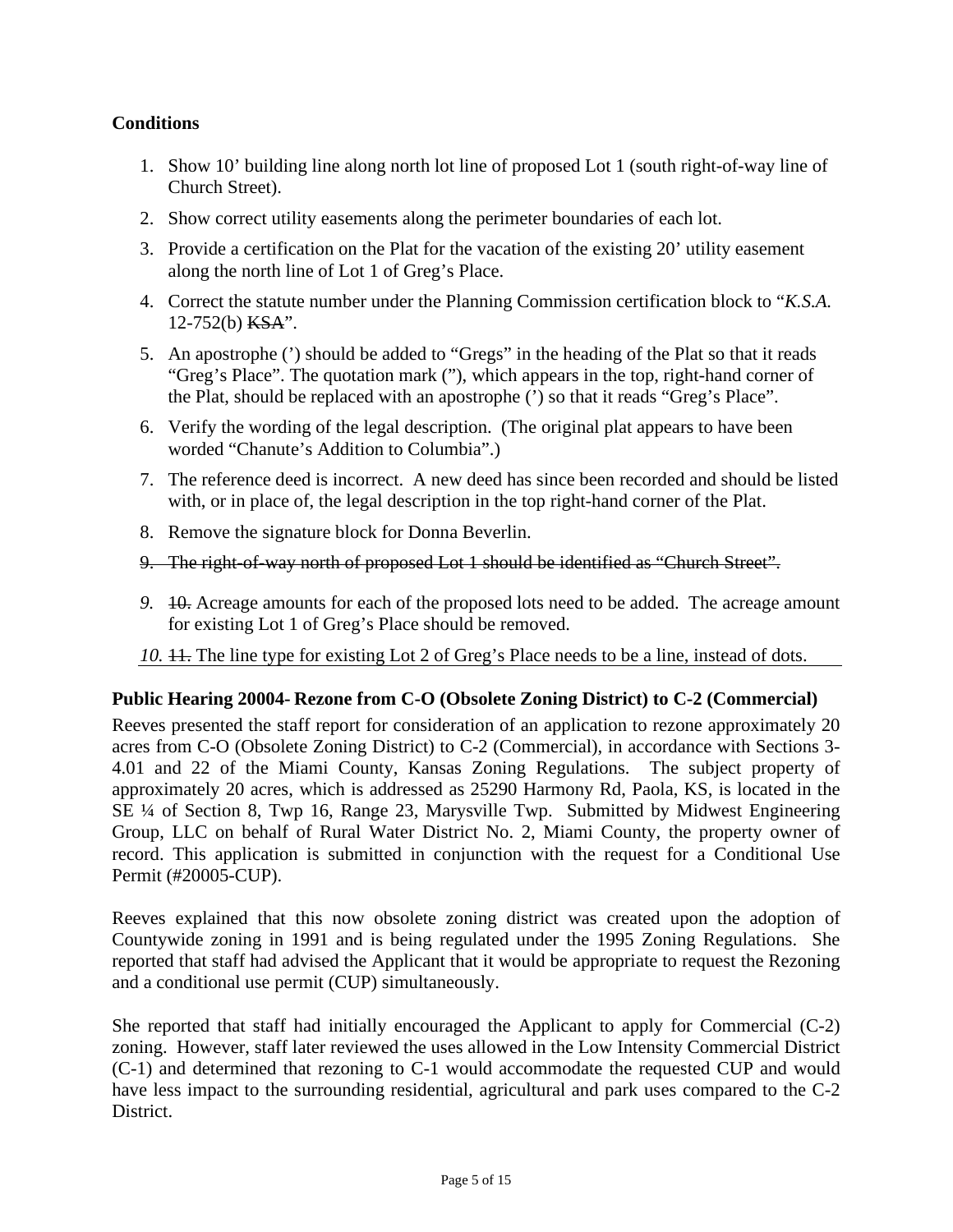Reeves directed the Planning Commissioners to the Table of Lesser Change (Section 22-6.06 of the Zoning Regulations) included in the staff report and explained that the Planning Commission may modify, at its discretion, an application for rezoning to a district of lesser intensity, as determined by the Table. Reeves also directed the Planning Commissioners to the uses allowed by right in the C-1 and C-2 districts, included in the staff report.

Reeves then read aloud the *Golden Criteria* to be used by the Planning Commission when making Findings to approve or deny the requested Rezoning.

Staff recommends approval of the Rezoning from Office (C-O) to Low Intensity Commercial (C-1), based on the Findings listed in the staff report.

Broers asked if the Applicant is requesting a Rezoning to C-2, and if staff is recommending a Rezoning to C-1 instead.

Reeves confirmed and explained that staff had encouraged the Applicant to apply for C-2 zoning, but later determined that the C-1 District would also accommodate the Applicant's CUP request and would be less intense than the C-2 District. She stated that the Planning Commission may decide which zoning district would be most appropriate.

Elliott explained that the reason not to rezone to C-2 is that there would be that many more uses that would be allowed by right to occur on the property if the water treatment plant ceases to exist in the future.

Oehlert then opened the public hearing and twice invited public comment. There being no response, Oehlert closed the public hearing.

Reeves noted that the Applicant is present this evening.

Oehlert invited the Applicant to speak, but the Applicant declined to do so.

Elliott moved to recommend approval of the Rezoning from Office (C-O) to Low Intensity Commercial (C-1), based on the Findings listed in the staff report. Broers seconded, and the motion passed unanimously, 6-0.

Reeves announced that this item will go before the Board of County Commissioners on March 24, 2021 at 1:00 p.m.

### **Findings for Approval**

- 1. The proposed Rezoning conforms to the Goals and Objectives of the Comprehensive Plan, which recognizes this property as Commercial.
- 2. The proposed Rezoning to Low Intensity Commercial (C-1) recognizes the previous zoning entitlement of Office (C-O); corrects the obsolete zoning district of Office (C-O) for this property; and provides the most analogous zoning district that is the least impactful to the surrounding residential, agricultural and park uses.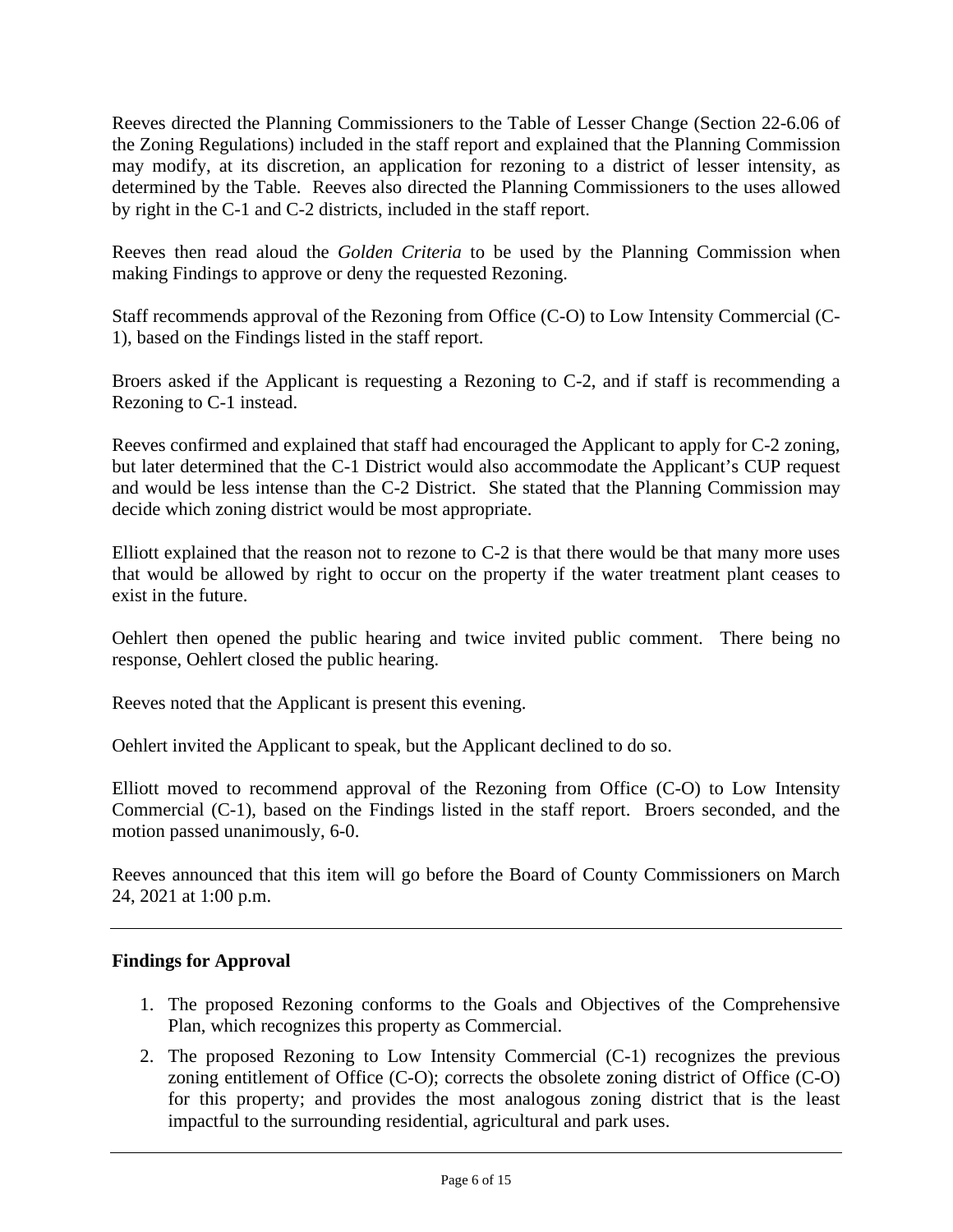## **Public Hearing 20005-CUP: Rural Water District No. 2, Miami County – Water Treatment Facility Expansion**

Reeves presented the staff report for consideration of an application for a Conditional Use Permit for a 4-phase expansion of the water treatment facility operated by Rural Water District No. 2, Miami County, per Section 8-2.02.16 of the Miami County, Kansas Zoning Regulations. The subject property of approximately 20 acres, which is addressed as 25290 Harmony Rd, Paola, KS, is located in the SE ¼ of Section 8, Twp 16, Range 23, Marysville Twp. Submitted by Midwest Engineering Group, LLC on behalf of Rural Water District No. 2, Miami County, the property owner of record. This Application is submitted in conjunction with the request to rezone (#20004-Z) approximately 20 acres from C-O (Obsolete Zoning District) to C-2 (Commercial).

Regarding impacts to surrounding properties, Reeves reported that an unnamed tributary runs northwesterly through part of the property, which will be redirected through an RCP culvert, and which will affect the Edwards and O'Malley properties. Reeves further reported that the District has already obtained easements from these landowners. It is her understanding that the landowners are agreeable to this project. She also explained that some trees will be removed during the construction and that KDHE will not allow trees to be re-planted in the vicinity of the lagoons.

Reeves noted that screening will be required around the parking areas and around the water treatment plant.

Elliott asked if the comment provided by Road & Bridge Director J.R. McMahon needs to be added as a Condition:

"The entrance, due to the C-2 Zoning, will require a paved surface from the edge of the pavement to the ROW line."

Reeves answered that the Applicant has addressed this, as noted in Exhibit "B" (Page 3 of 4) to the staff report.

Elliott noted that there is an email from Johnson County Fire District No. 2 that alludes to the District's comments, but the comments appear to be missing.

Reeves read aloud the comments received from Brad Ralston, Deputy Fire Marshal regarding Site Expansion – Phase 1 *(Note: These comments were inadvertently omitted from the meeting packet)*:

"Reviewed in accordance with the 2006 International Fire Code.

"1) Fire Flow. Potential Fire Flow increase will need to be met with the addition of future structures.

2) Hydrant Locations. There appears to be one (1) hydrant showing on Sheet C-SW-100 and 101 located in the SE corner of this property. Hydrant locations may need to be re-evaluated with the addition of structures.

Status: Approved Phase I with Comments."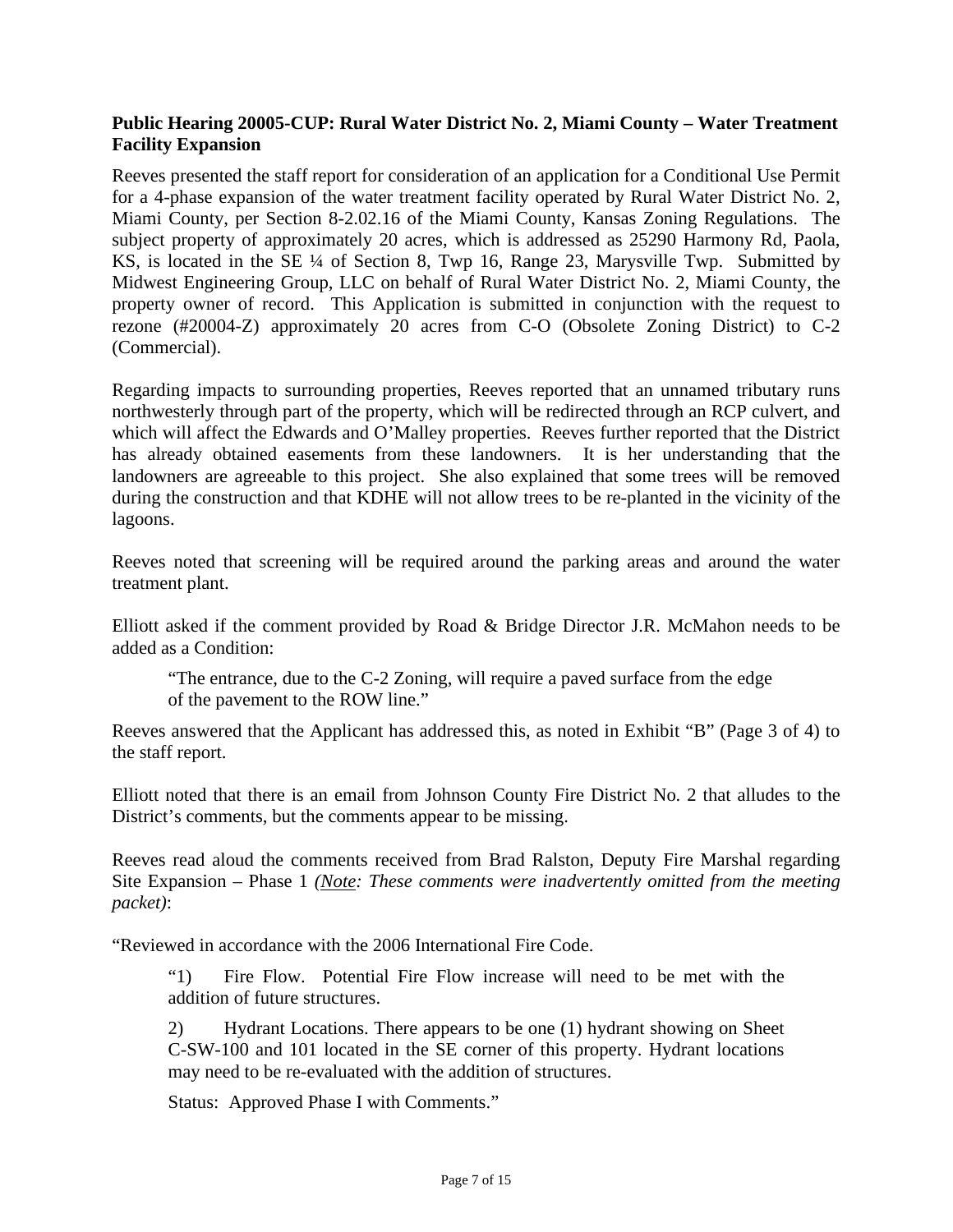Elliott noted that Item "j." of staff's review comments to Danny Coltrane, P.E. of Midwest Engineering Group, LLC (Exhibit "B"—Page 3 of 4—to the staff report) states that the location of all proposed and existing fire hydrants should be shown. Elliott asked if this should be included as a Condition.

Reeves responded that the Planning Commission may decide whether to include this as a Condition of the CUP. She noted that the Applicant would like to speak, and Oehlert invited the Applicant to do so from the podium.

Danny Coltrane of Midwest Engineering Group, LLC (25A N. Main St., Sapulpa, OK) approached the podium and introduced himself as the project consultant for the District. Mr. Coltrane clarified that in his response to Item "j." of staff's review comments, he had noted that the fire hydrant locations are shown on the plan sets – specifically, C-SW-100.

Oehlert asked Mr. Coltrane to specify the number of fire hydrants.

Mr. Coltrane responded that there is currently one (1) fire hydrant, and that several more will be added during Phase 2.

Oehlert asked Reeves to read aloud the Fire District's comment regarding fire hydrants. Reeves read aloud the following:

"2) Hydrant Locations. There appears to be one (1) hydrant showing on Sheet C-SW-100 and 101 located in the SE corner of this property. Hydrant locations may need to be re-evaluated with the addition of structures."

Mr. Coltrane noted that the new structures will be composed of concrete and steel and will therefore have a very low fire demand. He added that the new fire hydrants will be in several areas just outside of those new structures, as the hydrants will be used for flushing and water treatment plant procedures.

Mr. Coltrane explained, regarding the requirement for a paved commercial entrance, that their preference is not to install a hard surface until Phase 3—when the construction traffic is gone. He noted that gravel is planned to be used during Phase 1. He also noted that the internal drives are being built with compacted subgrade and compacted subbase and are set up to receive asphalt or concrete—whichever one the District decides to use—during Phase 3.

Elliott asked Mr. Coltrane about the project timeline.

Mr. Coltrane responded that Midwest Engineering is under contract for Phases 1 and 2. He reported that Phase 2 is 50% complete on the design, and that in the next three months the District's board will decide whether it will authorize Phase 3. He further reported that the overall plan is five years to conclude construction of Phase 3.

Elliott asked if the entrance won't be paved until Phase 3.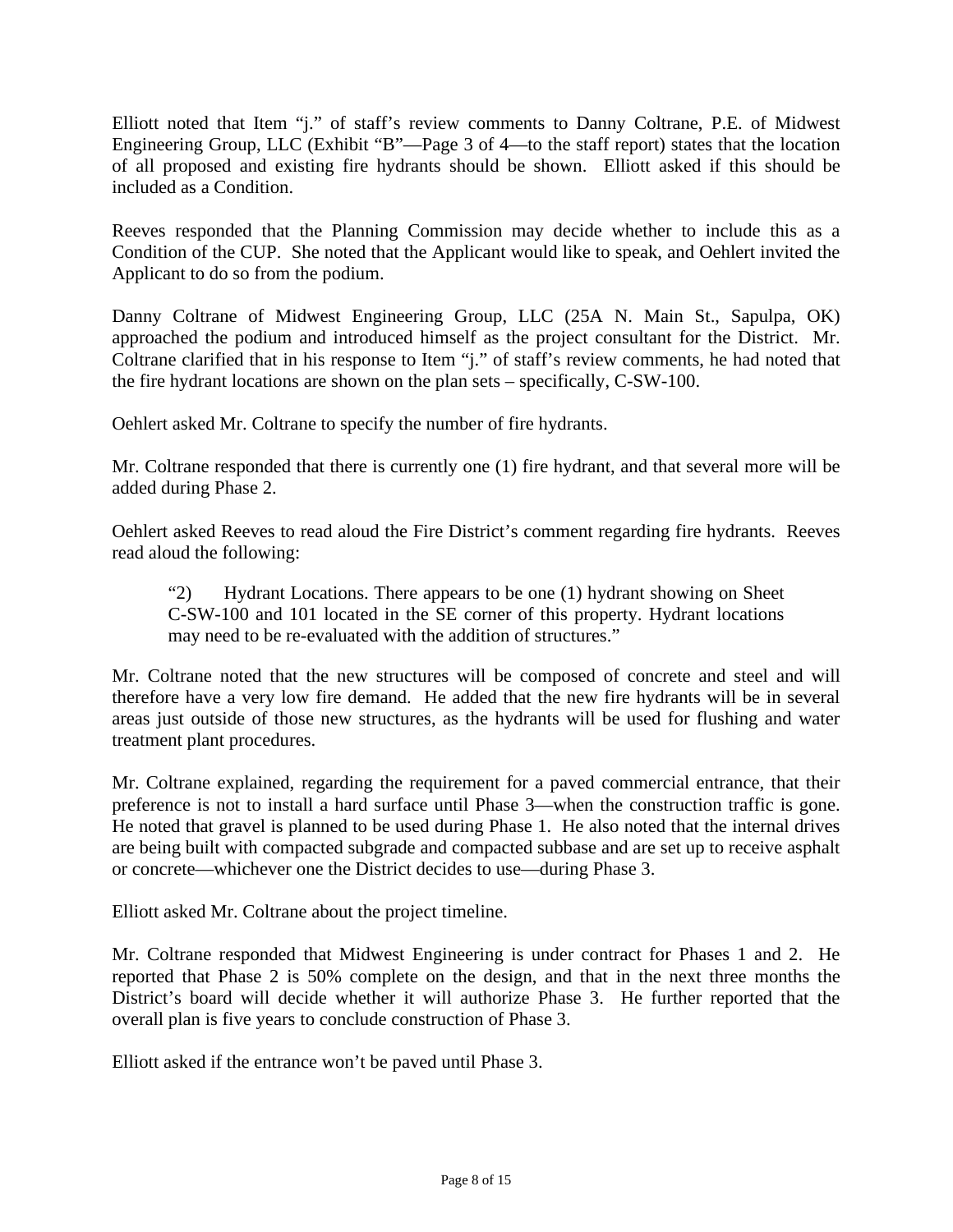Reeves stated that this is the Road & Bridge Department's typical requirement for commercial entrances. She explained that the Department usually wants a construction entrance installed until everything is done so that it doesn't damage the permanent culvert.

Elliott expressed that he is concerned about the timeline because if the District chooses not to proceed with Phase 3, then the County will be unable to require the installation of a paved commercial entrance in the future.

Mr. Coltrane expressed that it would be acceptable to include as a condition of the CUP the requirement for a paved commercial entrance, as noted in the Road and Bridge Department comments. He noted that the entrance is not currently shown as a hard surface in the plan set.

Regarding impacts to surrounding properties, Mr. Coltrane reported that the trees that were planned to be removed have been removed, except for a stretch on the east side, on the north buffer. He commented that they have attempted to install all with the intent of retaining a nice hedgerow between the subject property and the neighbors. He added that the natural area is now just 30' wide, compared to the previous 150' wide natural area.

Broers referenced proposed Condition No. 4 regarding screening being required where not in conflict with KDHE regulations. She asked if there are any details concerning where KDHE might prohibit screening.

Mr. Coltrane answered that aesthetics have not yet been considered, as they are part of Phase 3, and Midwest Engineering is not yet under contract for Phase 3. He reported that the property is mowed and has existing aesthetics around the public area at the front of the property. However, screening in the back has not been prioritized as it is a non-public area and, until now, was undeveloped and natural. He noted that now that it is being developed, the plan is to mow the grass. Mr. Coltrane explained that there is an area with geothermal beds, which appears as an open area, but which consists of wires and wells underneath; therefore, adding vegetation in that area would cause problems. He reported that KDHE does not want roots penetrating the lagoon dikes on the back side of the property. He commented, however, that as many trees as possible are being retained on the north and west sides.

Mr. Coltrane then explained how the unnamed tributary will be re-directed, noting that the County had previously installed a 48" CMP (corrugated metal pipe) underneath Harmony Road, which is where the tributary will be intercepted and directed along the northwestern part of the property. He further reported that the neighbors (Edwards and O'Malley) who have signed easements with the District have had problems with flooding in their backyards and are very pleased to see that this will now be controlled.

Oehlert asked if this will be underground.

Mr. Coltrane confirmed and explained that that they are utilizing a concrete stormwater system with drains.

Oehlert asked Mr. Coltrane if he is confident about the capacity of the stormwater system.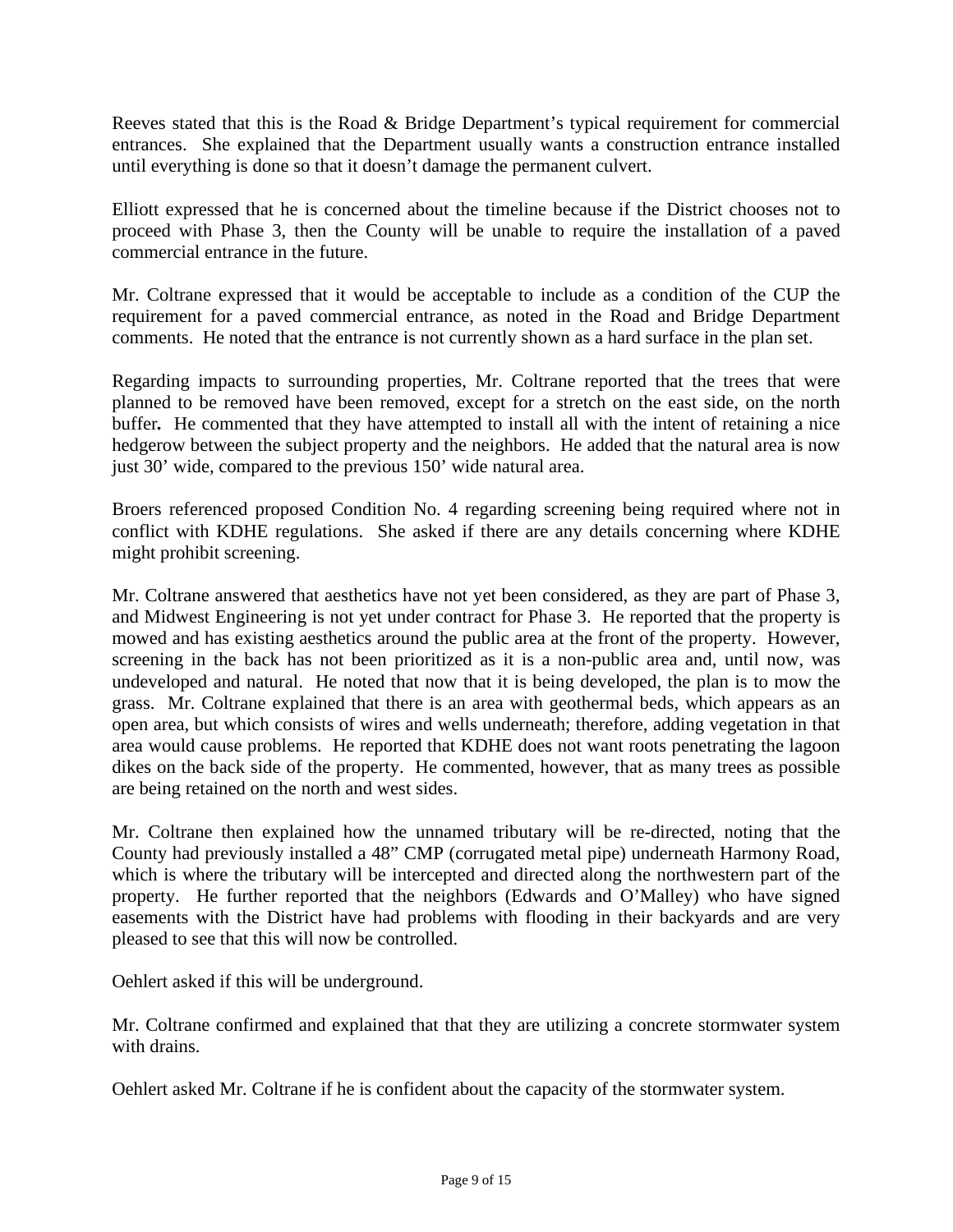Mr. Coltrane answered that Midwest Engineering has approached this project as though it were a KDOT project and has done all the H&H hydraulics according to the State's standards and to meet the County's regulations for a 25-year storm. He noted that runoff will be less because several acres of new ponds are being built to capture all the runoff. He explained that there are currently four non-discharging lagoons that can recycle stormwater back into the water treatment plant. However, when the area receives an overabundance of rain, the stormwater comes very close to running over their dikes. He noted, therefore, that the lagoon size is being increased and the existing recycle pumps will be retained and used as they have been.

He also reported that application has been made to KDHE for a discharge permit; and, as part of that application, an anti-degradation report has been submitted to ensure that nothing is being discharged that would pollute the stream or Hillsdale Lake. He then briefly summarized the filtration and disposal of inorganics (sand) and organics (algae) and concluded that any water discharged into Hillsdale Lake will be nearly the same quality of water as what is currently coming out of the lake. Mr. Coltrane stated that there is no anti-degradation; and he offered to share reports with the Planning Commission, if desired.

Mr. Coltrane also reported that they have received permits from KDHE for the water treatment plant, which KDHE has approved according to its minimum design standards. He further reported that Midwest Engineering has already responded to KDHE's comments, and that KDHE has not requested any changes.

Oehlert then opened the public hearing and twice invited public comment. There being no response, Oehlert closed the public hearing.

Elliott recommended adding Condition No. 6 to read as follows:

"The new entrance must be paved from the edge of the pavement to the right-ofway line. This must be completed by the end of the project or when construction ceases for a period of more than 365 days."

Broers commented that the Road & Bridge Department's comments noted that the entrance must be paved, due to the C-2 zoning. She asked if this is a requirement in the C-1 zoning district.

Reeves answered that this is also a requirement for a CUP.

Elliott explained that he would like Condition No. 6 added because the Applicant has stated that the entrance won't be paved until Phase 3. His concern is that if Phase 3 doesn't happen for 10 years, then gravel from the entrance will be spread out onto the paved road in the meantime. He added that the reason for requiring paved commercial entrances is to prevent debris on the site from entering onto a public road.

Broers suggested that the location of all fire hydrants, including future fire hydrants, be shown on the Site Plan in order to address the Fire District's concerns.

Oehlert announced the two additional Conditions being proposed (by Elliott and Broers). There were no objections.

Elliott moved to approve the request based upon the Findings and subject to the Conditions, as amended, in the staff report. Collins seconded, and the motion passed unanimously, 6-0.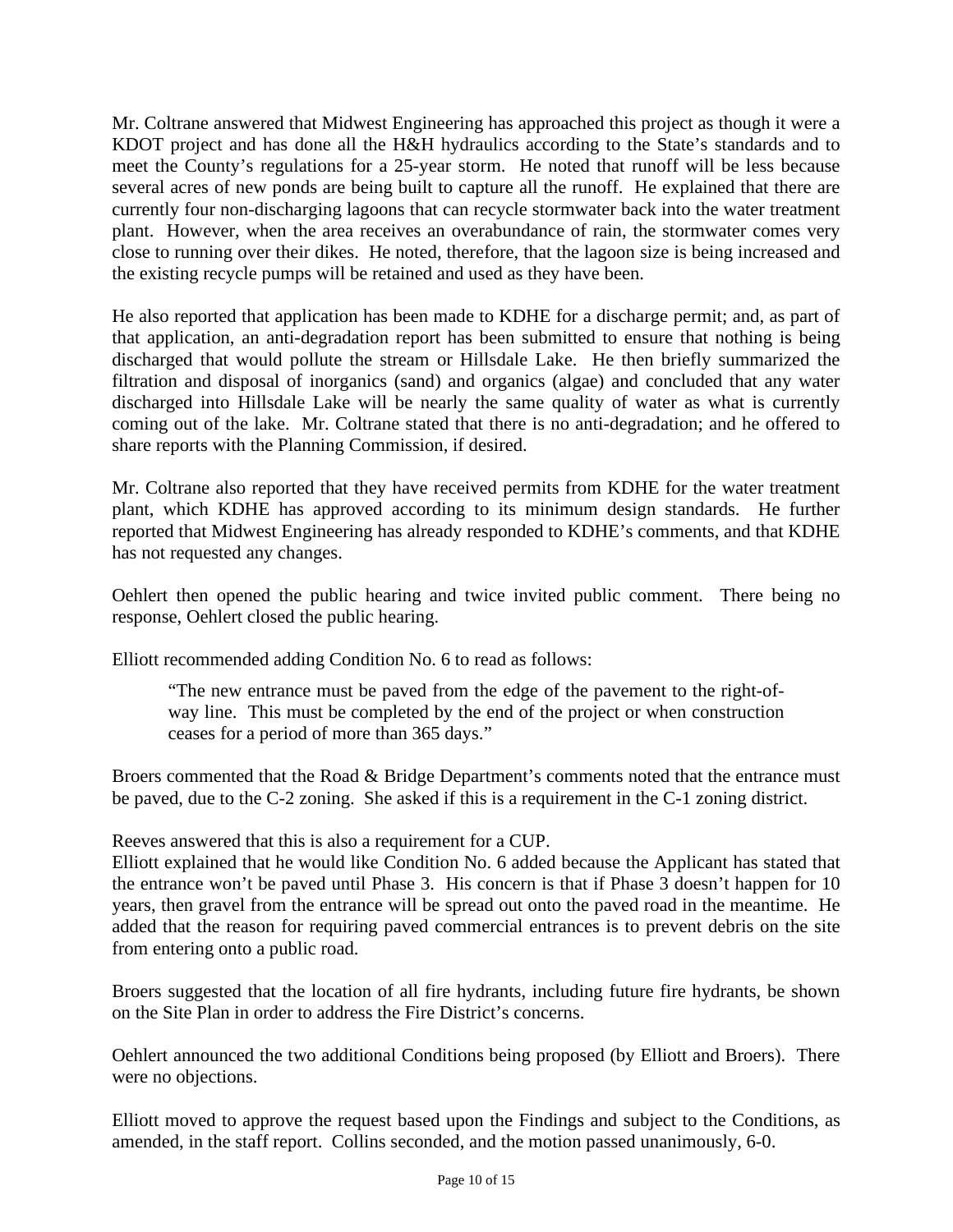Reeves announced that this item will go before the Board of County Commissioners on March 24, 2021 at 1:00 p.m.

## **Findings**

- 1. The Comprehensive Plan recognizes the need for increased water demands and recognizes Hillsdale Lake as a water resource.
- 2. The WTP has existed at this location since circa 1987, and it is reasonable to expect the site to expand as growth and water demands increase.
- 3. Based on recent real estate sales, there is no evidence to suggest that the proposed expansion to the existing WTP will detrimentally affect nearby properties or property values.

### **Conditions**

- 1. Except as amended by these Conditions, the property shall be developed according to the site plan, attached hereto as **Exhibit "A"**.
- 2. Except as amended by these Conditions, the property shall be developed according to the Applicant's Narrative, attached hereto as **Exhibit "B"**.
- 3. The term of this CUP shall be for an indefinite period or until the use ceases for a period of 365 continuous days.
- 4. Screening of the buildings and parking areas shall be provided and maintained, where not in conflict with KDHE regulations.
- 5. All lighting shall be of shoebox design and directed downward to eliminate offsite glare.
- 6. *The new entrance shall be paved from the edge of the pavement to the right-of-way line and shall be completed by the end of the project or when construction ceases for a period of more than 365 days.*
- 7. *The location of all fire hydrants, current and future, shall be shown on the Site Plan.*

### **15005-CUP: Alvarez Ranch Arena**

Cook presented the staff report for the five-year review of a conditional use permit for an equestrian event arena in the Countryside zoning district, per Section 5-2.02.14 of the Miami County Zoning Regulations. The subject property, located on the northeast side of Silverheel Cir cul-de-sac, approximately ¾ mile north of 223rd St., Spring Hill is a 6.81 +/- acre portion of Lot 3, Fletcher's Ridge Subdivision, 2nd Plat, in the SE ¼ of Section 20, Twp 15S, Range 23E, Marysville Twp.

Regarding Condition No. 7 Cook reported that on April 11, 2018 the County refunded to the Applicant the bond that was required for possible future repairs to Silverheel Circle from activities related to the CUP. He explained that this Condition had specified that the bond was to remain in place for the entire period of the CUP, but that negotiation of the terms of the bond would be between the Applicant, the Board of County Commissioners, and the Road and Bridge Director.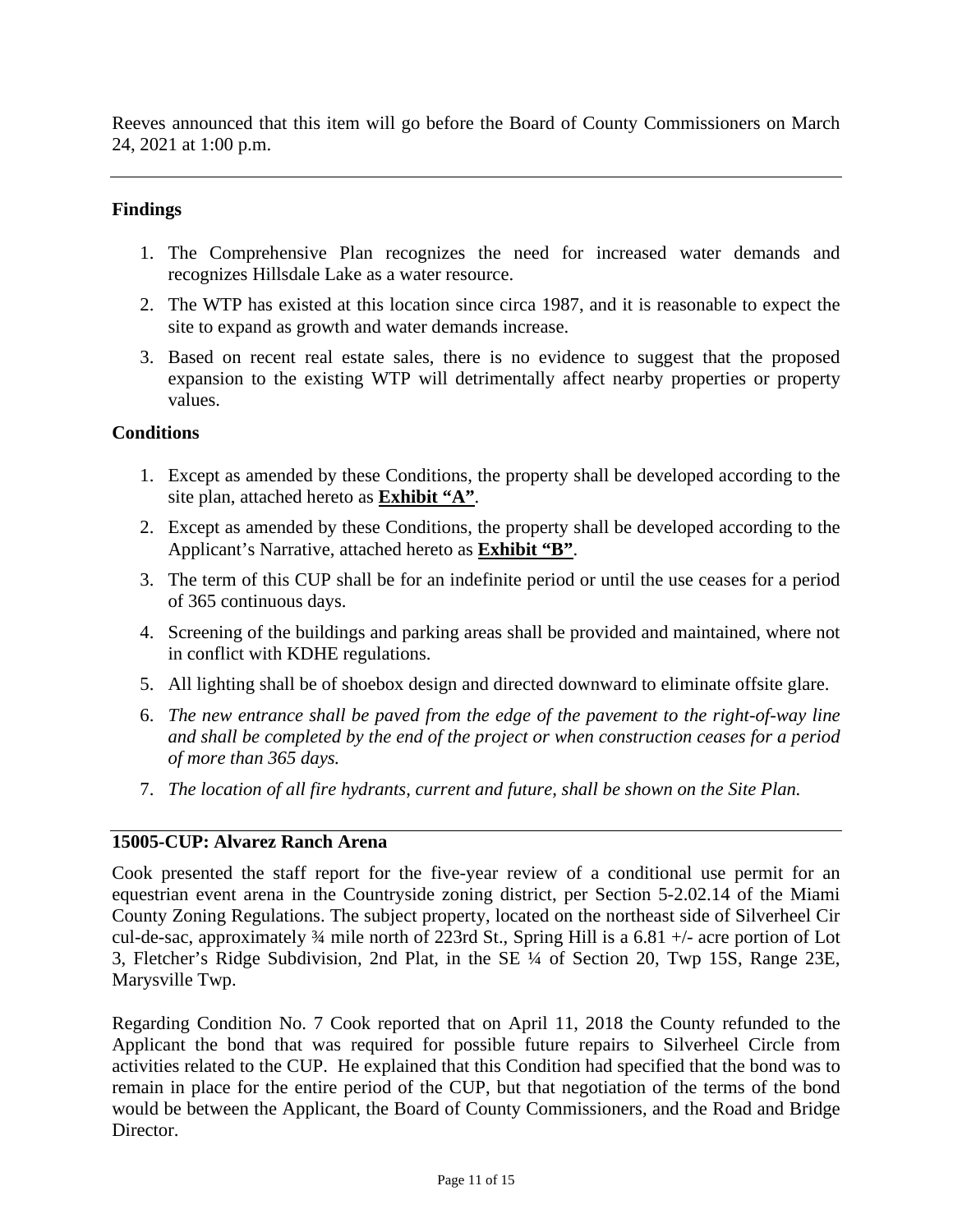Cook reported that as a result of those negotiations between the Applicant and the County, it was agreed that the bond would remain in place for a period of two years and would be refunded to the Applicant if no road repairs or improvements were needed during that time period.

Cook noted that the Planning Commission is being asked to consider this evening whether the character of the neighborhood is still compatible with the proposed use. He reported that staff has not observed any substantial changes to the surrounding area He further reported that the Applicant, since being notified by the County (in July 2017) of a complaint received, has operated in compliance with all the Conditions of the CUP. Cook directed the Planning Commissioners to the property photographs in the meeting packet, which demonstrate that the property has been well kept; that landscaping has been installed; and that the property owner has paved the driveway entrance.

Staff recommends approval of the continued use of an equestrian event arena based on the Finding in the staff report and subject to the original Conditions listed in Resolution No. R16-03- 008.

Oehlert asked if any Conditions need to be added.

Cook responded that he does not believe any changes are needed to the existing Conditions; and he explained that the Planning Commission is tasked this evening with simply determining whether the existing use continues to be compatible with the surrounding neighborhood. He added that if the Applicant would like to change the Conditions of the CUP, the Applicant would then be required to apply for an amended CUP. Cook further explained that if the County were to receive, in the future, complaints about noise or operations occurring beyond what has been approved then the County would go through the normal process of enforcing compliance with the Conditions; and if needed, could revoke the CUP for non-compliance.

Ross noted that it doesn't appear that staff is recommending a future review of the CUP.

Cook answered that the Planning Commission may choose to conduct a future review, if desired.

Ross recommended conducting another review of the CUP in five years, as the surrounding area could see development within the next five years.

Elliott asked if staff has a mechanism whereby the CUP would not come before the Planning Commission for review, unless and until the surrounding area changes in such a way that a review is warranted. He expressed that he does not want to unnecessarily add to the workload.

Reeves responded that the CUP itself does not have a term, other than that it was to be reviewed within five years, because, at that time, the Board of County Commissioners was not in favor of placing terms on CUP's. She explained that if, at any time, the use is not compliant with any of those Conditions, staff can bring it back to the Planning Commission to consider either modification or revocation of the CUP.

Elliott asked what amount the Applicant was required to pay for this review.

Reeves answered that as this is merely a review, no application fee was charged.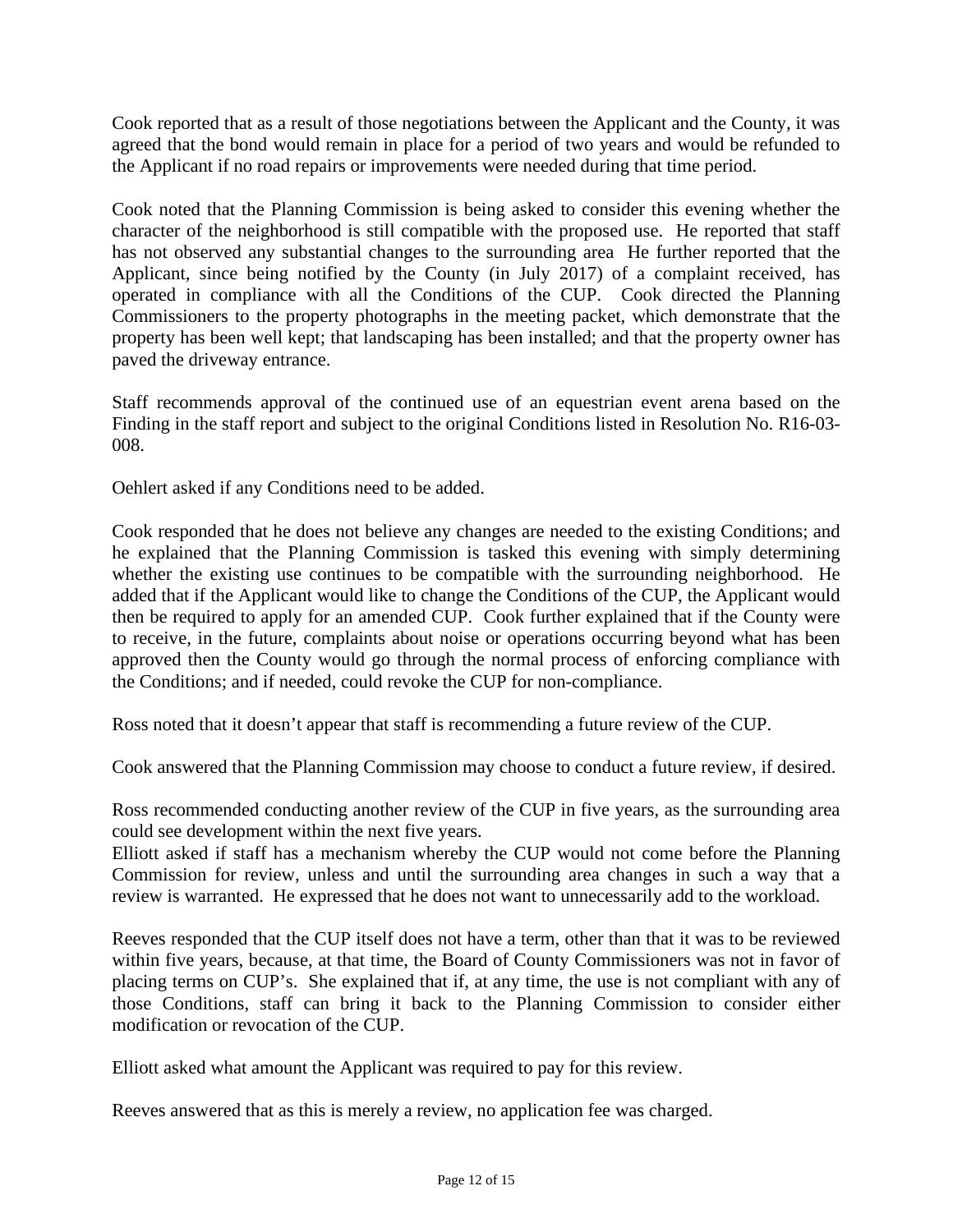Broers asked if the tract located directly south of the subject property is owned by the Army Corps of Engineers, and commented that if that is the case, it is unlikely that tract will change significantly.

Reeves confirmed and added that the property located directly north of the subject property is a very large tract.

Manchester asked how many of the property owners near the subject property have been notified of this review.

Reeves explained that as this is just a review of the existing CUP, there is no requirement to notify nearby property owners.

Ross asked if this is a public hearing.

Reeves responded that it is not a public hearing.

Collins commented that he is concerned about the substantial increase in traffic on 223rd Street from the Intermodal Facility, and the risk this poses to drivers who are exiting the subject property. He recommended that the Planning Commission re-evaluate this during the next review.

Elliott commented that he believes a five-year review is warranted. He asked staff to determine whether the future review should be conducted by staff or by the Planning Commission.

Reeves recommended that the Planning Commission conduct the next review and noted that it is not necessary to add a new Condition in this regard, as it is already covered in Condition No. 10.

Ross moved to approve the continued use of an equestrian event arena, based on the Finding in the staff report and subject to the original Conditions of the CUP. Collins seconded, and the motion passed unanimously, 6-0.

### **Finding**

1. The CUP for an equestrian event center continues to be compatible with the surrounding neighborhood.

### **Existing Conditions**

- 1. Except as amended by these conditions, the property shall be developed according to the site plan, attached hereto as Exhibit A.
- 2. Site plan shall be amended to show the entry gates for spectators; entry gates with no parking signs attached for animal loading/unloading; at least 4 ADA parking spaces with at least one being van accessible; at least 34 regular parking spaces for spectators; parking spaces shall be shown at 90º or directional arrows shown for one-way traffic, and signs posted for such; at least 2 sets of bleachers at 5 rows and 25 feet long; parking area for trucks/trailers;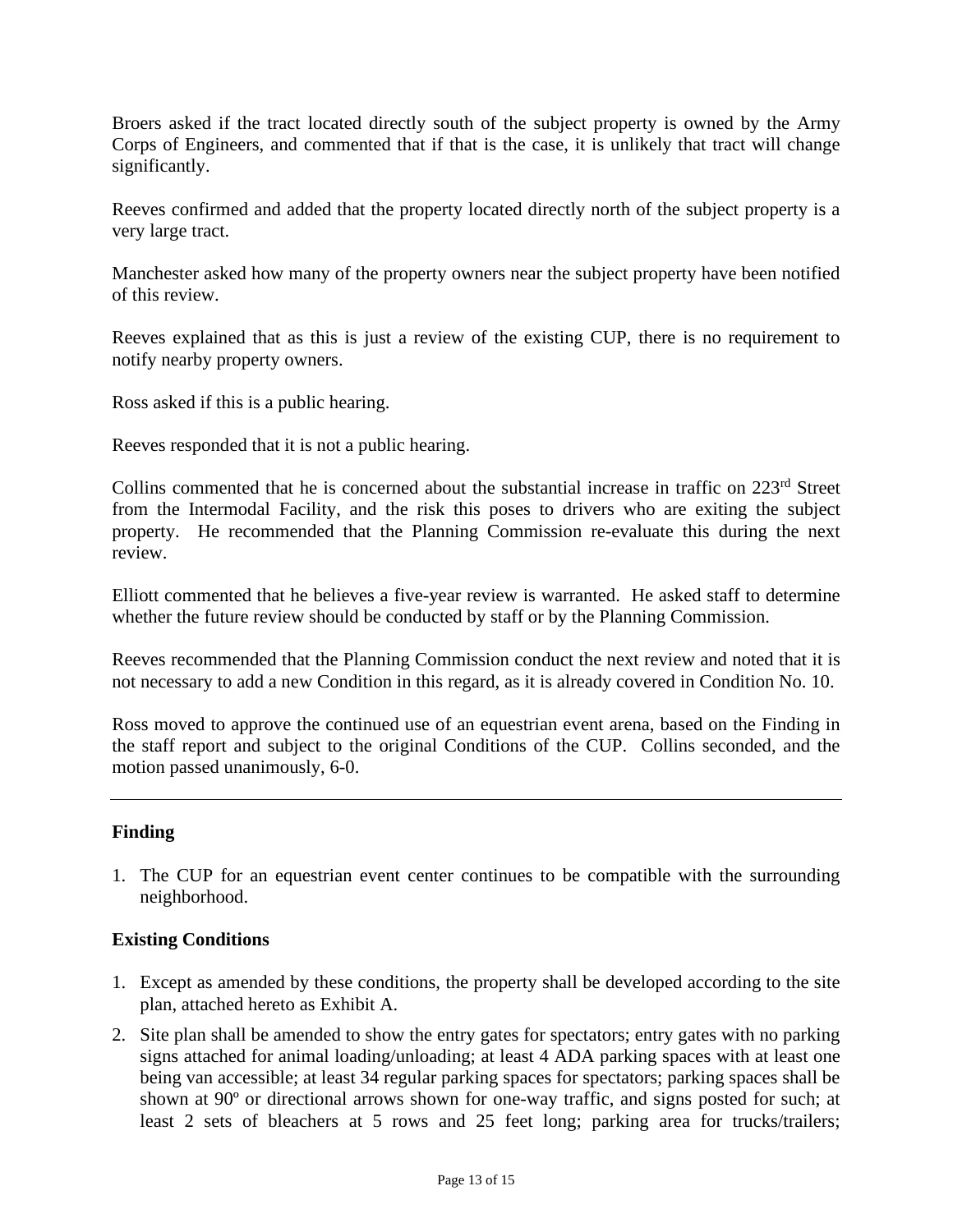concession area; announcer booth; screening/screening type around the perimeter of the CUP area;

- 3. Except as amended by these conditions, the property shall be developed according to the applicant's narrative report, attached hereto as Exhibit B.
- 4. Development shall comply with all sanitary, building, fire and other applicable county codes and permit requirements. It has been specifically noted that the bleacher design shall be designed and sealed by a Kansas licensed engineer.
- 5. The driveway entrance approach shall be hard-surfaced in a manner that meets Miami County engineering standards. Paved approaches shall include any portion of the approach that is within the right-of-way, with a minimum length of thirty-five (35) feet.
- 6. A stormwater plan shall be submitted prior to installation of parking areas, drive lanes, and issuance of building permits. Should a plan not be needed, a letter shall be submitted to that effect, signed and sealed by a licensed engineer.
- 7. The applicant shall negotiate with the County Commission and Road and Bridge Director regarding the retention of a \$10,000 escrow account, or bond by the county for future repairs to Silverheel Road from activities related to the CUP. The escrow / bond account shall remain in place for the entire period that the CUP is active.
- 8. No vehicles shall be allowed to park on Silverheel Circle.
- 9. Change of ownership or subleasing of the property/facilities shall require review by the planning commission to ensure the use substantially complies with the original conditional use permit.
- 10. The CUP shall be reviewed in 5 years to check the character of the neighborhood and ensure continued compatibility with the surrounding neighborhood.
- 11. No alcoholic beverages shall be sold on the premises.
- 12. Spectators shall be limited to 100 unless the CUP is reviewed and amended and site plan amended to allow a greater number of spectators, bleachers, parking spaces, sanitation facilities, etc.
- 13. Events shall be limited to one Saturday per month from April through October from 1pm to 6pm.
- 14. Noise from any music or public address system shall not exceed 70 decibels on any adjacent property.

# **GENERAL DISCUSSION**

### **Possible Future Amendments to Zoning and Subdivision Regulations**

- **1.** Common Access Easement requirements
- **2.** Sign Regulations
- **3.** Telecommunications Regulations